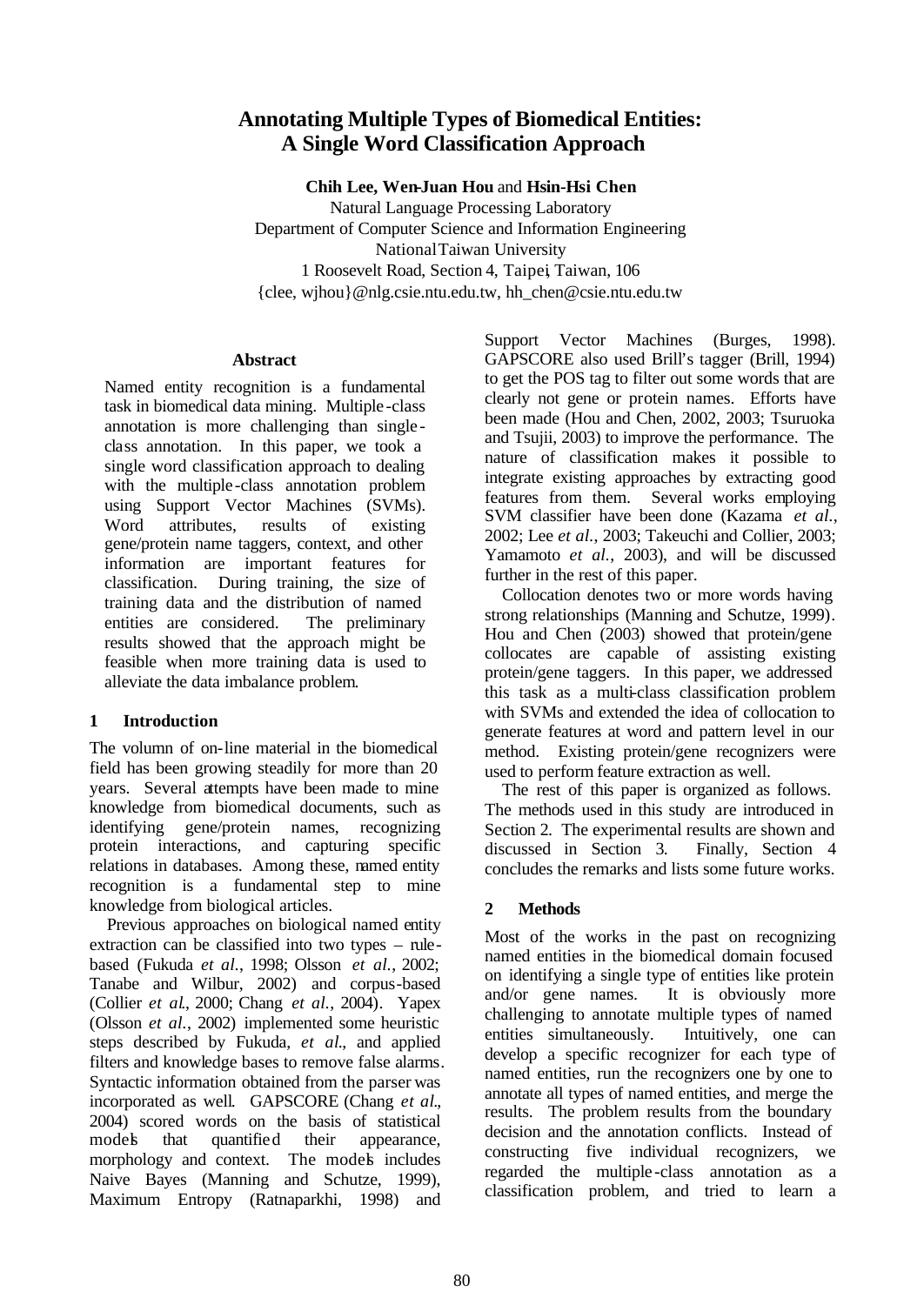classifier capable of identifying all the five types of named entities.

Before classification, we have to decide the unit of classification. Since it is difficult to correctly mark the boundary of a name to be identified, the simplest way is to consider an individual word as an instance and assign a type to it. After the type assignment, continuous words of the same type will be marked as a complete named entity of that type. The feature extraction process will be described in the following subsections.

#### **2.1 Feature Extraction**

The first step in classification is to extract informative and useful features to represent an instance to be classified. In our work, one word is represented by the attributes carried *per se*, the attributes contributed by two surrounding words, and other contextual information. The details are as follows.

## **2.1.1 Word Attributes**

The word "attribute" is sometimes used interchangeably with "feature", but in this article they denote two different concepts. Features are those used to represent a classification instance, and the information enclosed in the features is not necessarily contributed by the word itself. Attributes are defined to be the information that can be derived from the word alone in this paper.

The attributes assigned to each word are whether it is part of a gene/protein name, whether it is part of a species name, whether it is part of a tissue name, whether it is a stop word, whether it is a number, whether it is punctuation, and the part of speech of this word. Instead of using a lexicon for gene/protein name annotation, we employed two gene/protein name taggers, Yapex and GAPSCORE, to do this job. As for part of speech tagging, Brill's part of speech tagger was adopted.

#### **2.1.2 Context Information Preparation**

Contextual information has been shown helpful in annotating gene/protein names, and therefore two strategies for extracting contextual information at different levels are used. One is the usual practice at a word level, and the other is at a pattern level. Since the training data released in the beginning does not define the abstract boundary, we have to assume that sentences are independent of each other, and the contextual information extraction was thus limited to be within a sentence.

For contextual information extraction at word level (Hou and Chen, 2003), collocates along with 4 statistics including frequency, the average and standard error of distance between word and entity and t-test score, were extracted. The frequency and  $t$  test score were normalized to  $[0, 1]$ . Five

lists of collocates were obtained for cell-line, celltype, DNA, RNA, and protein, respectively.

As for contextual information extraction at pattern level, we first gathered a list of words constituting a specific type of named entities. Then a hierarchical clustering with cutoff threshold was performed on the words. Edit distance was adopted as the measure of dissimilarity (see Figure 1). Afterwards, common substrings were obtained to form the list of patterns. With a list of patterns at hand, we estimated the pattern distribution, the occurrence frequencies at and around the current position, given the type of word at the current position. Figure 2 showed an example of the estimated distribution. The average KL-Divergence between any two distributions was computed to discriminate the power of each pattern. The formula is as follows:

$$
\frac{1}{n(n-1)}\sum_{i=1}^{n}\sum_{j=1, j\neq i}^{n} D(p_i \| p_j), \text{ where } p_i \text{ and } p_j
$$

are the distributions of a pattern given the word at position 0 being *type i* and *j*, respectively.



Figure 1: Example of common substring extraction





#### **2.2 Constructing Training Data**

For each word in a sentence, the attributes of the word and the two adjacent words are put into the feature vector. Then, the left five and the right five words are searched for previously extracted collocates. The 15 variables thus added are shown below.

$$
\sum_{i=-5, i\neq 0}^{5}Freq(w_i | type)
$$
  

$$
\sum_{i=-5, i\neq 0}^{5}t-test\_score(w_i | type)
$$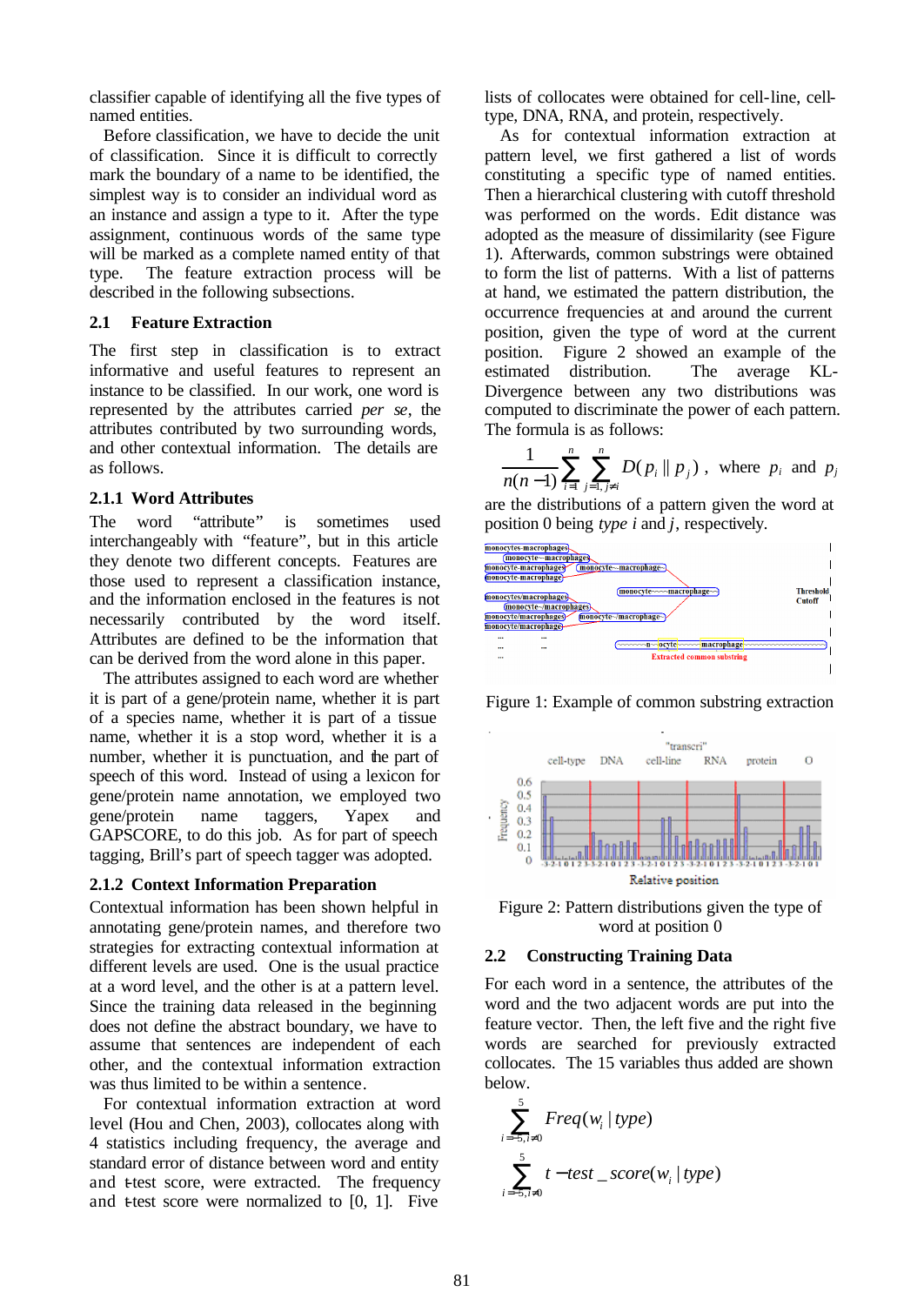5  $, type, \rightarrow w_i,$  $5, i\neq 0$  $\sum_{i=-5, i\neq 0}^{\mathcal{I}}f(i \mid \hat{\textbf{\textit{M}}}_{w_{i},type}, \hat{\textbf{s}}_{w_{i},type})$  $f$  (**i**  $|$  **ill**<sub>y type</sub>, **S**  $\sum_{j=5,\,i\neq 0} f(i \,|\, \hat{\bm{m}}_{w_i, type}, \hat{\bm{s}}_{w_i, type})$  , where  $f$  is the pdf of

normal distribution, *type* is one of the five types, *w<sup>i</sup>* denotes the surrounding words,  $\hat{\bm{m}}_{v_{ispre}}$  and  $\hat{\bm{S}}_{w_{ispre}}$  are the maximum likelihood estimates of mean and standard deviation for  $w_i$  given the type. Next, the left three and right three words along with the current word are searched for patterns, adding 6 variables to the feature vector.

3 3 Prob<sub>n</sub> $(i | type)$ *wi p*  $i = -3$   $p \in P$ *i type*  $\sum_{i=-3}$   $\sum_{p \in P_{w}}$  Prob<sub>p</sub>(*i* | *type*), where *type* is one of the

six types including 'O',  $P_{w_i}$  is the set of patterns

matching  $w_i$ , Prob<sub>p</sub> denotes the pmf for pattern *p*. Finally, the type of the previous word is added to the feature vector, mimicking the concept of a stochastic model.

#### **2.3 Classification**

Support Vector Machines classification with radial basis kernel was adopted in this task, and the package LIBSVM – A Library for Support Vector Machines (Hsu *et al.*, 2003) was used for training and prediction. The penalty coefficient *C* in optimization and *gamma* in kernel function were tuned using a script provided in this package.

The constructed training data contains 492,551 instances, which is too large for training. Also, the training data is extremely unbalanced (see Table 1) and this is a known problem in SVMs classification. Therefore, we performed stratified sampling to form a smaller and balanced data set for training.

| Type       | # of instances (words) |  |  |  |  |  |
|------------|------------------------|--|--|--|--|--|
| cell-type  | 15,466                 |  |  |  |  |  |
| <b>DNA</b> | 25,307                 |  |  |  |  |  |
| cell-line  | 11,217                 |  |  |  |  |  |
| <b>RNA</b> | 2,481                  |  |  |  |  |  |
| protein    | $\overline{55,117}$    |  |  |  |  |  |
|            | 382,963                |  |  |  |  |  |

Table 1: Number of instances for each type

## **3 Results and Discussion**

Since there is a huge amount of training instances and we do not have enough time to tune the parameters and train a model with all the training instances available, we first randomly selected one tenth and one fourth of the complete training data. The results, as we expected, showed that model trained with more instances performed better (see Table 2). However, we noticed that the performances vary among the 6 types and one of

the possible causes is the imbalance of training data among classes (see Table 1). Therefore we decided to balance the training data.

First, the training data was constructed to comprise equal number of instances from each class. However, it didn't perform well and lots of type 'O' words were misclassified, indicating that using only less than 1% of type 'O' training instances is not sufficient to train a good model. Thus two more models were trained to see if the performance can be enhanced. One model has slightly more type 'O' instances than the equally balanced one, and the other model has the ratio among classes being 4:8:4:1:8:16. The results showed increase in recall but drop in precision.

Kazama *et al.* (2002) addressed the data imbalance problem and sped up the training process by splitting the type 'O' instances into subclasses using part-of-speech information. However, we missed their work while we were doing this task, and hence didn't have the chance to use and extend this idea.

After carefully examining the classification results, we found that many of the 'DNA' instances were classified as 'protein' and many of the 'protein' instances were classified as 'DNA'. For example, 904 out of 2,845 'DNA' instances were categorized as 'protein' under 'model 1/4'. The reason may be that Yapex and GAPSCORE do not distinguish gene name from protein names. Even humans don't do very well at this (Krauthammer *et al.*, 2002).

We originally planned to verify the contribution of each type of features. For example, how much noise was introduced by using existing taggers instead of lexicons. This would have helped gain more insights into the proposed features.

## **4 Conclusion and Future work**

This paper presented the preliminary results of our study. We introduced the use of existing taggers and presented a way to collect common substrings shared by entities. Due to lack of time, the models were not well tuned against the two parameters – C and gamma, influencing the capabilities of the models. Further, not all of the training instances provided were used to train the model, and it will be interesting and worthwhile to investigate. How to deal with data imbalance is another important issue. By solving this problem, further evaluation of feature effectiveness would be facilitated. We believe there is much left for our approach to improve and it may perform better if more time is given.